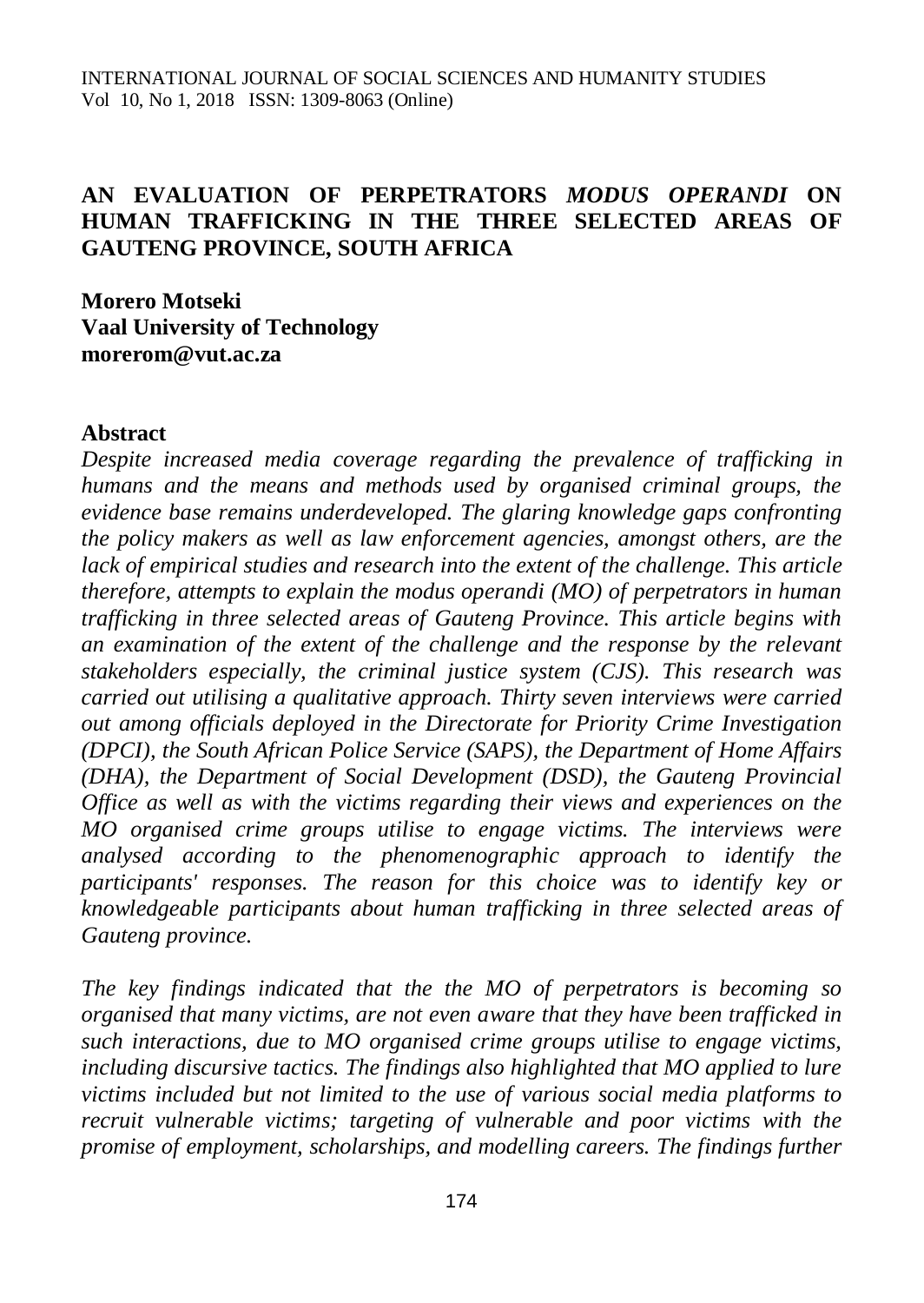*indicated that average age of victims are those between the ages of 16-30 years and are lured mostly from rural areas, the Southern African Development Community (SADC) regions as well as South America. Based on the findings, the authors provided with possible recommendations such as; possible strategies which involves improved unconventional methods, advanced training and better education including improved awareness strategies; and the strengthening of enforcement responses and reporting techniques.*

*Keywords: Human trafficking, modus operandi, policing, South Africa, victims*

#### **JEL Classification: K42**

#### **1. INTRODUCTION**

As wars and instability continue to ravish Africa, a bygone scourge of humanity is making a devastating comeback: the sickness called human trafficking. Human trafficking has been on the rise globally, and Africa has been an integral part of the worldwide market in human beings (Cucumanova, 2010:4). Even in South Africa there is no exception; the extent of this problem is despite no official statistics, the problem is real, hidden in plain sight and tearing at the social fabric of the nation as the demand for cheap labour, and sexual services keeps growing. Unaccounted thousand victims if not more of the victims of human trafficking for sexual, forced labour and other forms of exploitation South African are yet to be known as well as the *modus operandi* (*MO*) utilised by criminals. Without doubt, the human and economic costs of this take an immense toll on individuals and communities in South Africa. Mofokeng and Olutola (2014:115) and Van der Watt (2018:5) concur that human trafficking is by no means a recent phenomenon in South Africa and has shown to be an emergent property of the country's past and present deep and dense structural inequalities. Mofokeng and Olutola (2014:115) point out that human trafficking is not a crime of nowadays only, since in ancient times, human trafficking was there in the different corners of the whole world. The first known human trafficking incident is written in the Biblical Story of Joseph, when he was trafficked by his own brothers to some Midianite traders for only twenty pieces of silver (Genesis 37 verses 12-36 as cited in Mofokeng & Olutola, 2014:115). Research asserts that this modern day slavery otherwise known as trafficking in persons or human trafficking can be described as the recruiting, harbouring, transporting, providing, or obtaining a person for compelled labour or commercial sex acts through the use of force, fraud, or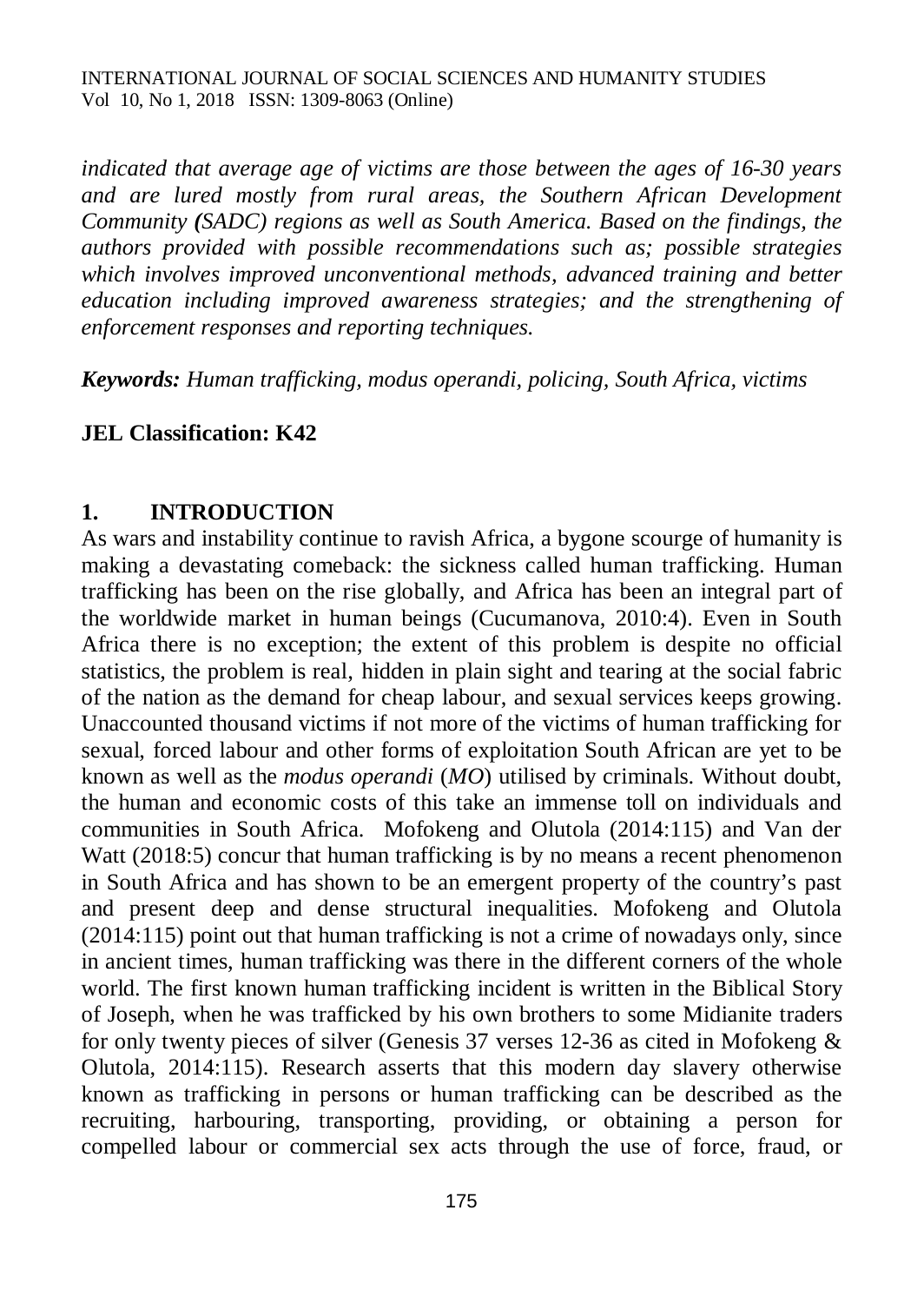coercion (Davidson, 2008; Delport, 2007; Dess, 2013; Mofokeng & Olutola, 2014).

## **2. RELEVANT LEGAL FRAMEWORKS**

Apart from international and regional requirements to combat the trafficking of persons, the Constitution of the Republic of South Africa 1996, correspondingly provides national human rights commitments relevant to human trafficking. The rights of all people in South Africa are protected in the Bill of Rights within the Constitution and therefore places an explicit obligation on the South African Government to "respect, protect, promote and fulfil" these rights of the people. It is thus clear that the government's duty to uphold fundamental rights also applies to the rights of trafficked persons, even though the Constitution does not specifically make provision for or refer to human trafficking. Section 21 of the Constitution of the Republic of South Africa 1996, It is pellucid from the above section of the Constitution that, when perpetrators of human trafficking trafficked their victims, they deprive them their right of freedom of movement as the victims will be coerced to be in particular areas or coerced to be in a particular house. Victims of human trafficking from other countries are deprived their right to leave the Republic and to have their passports in their possession, and domestic victims are deprived their right to remain and reside in the Republic as they are transported to other countries.

The protection of the rights of children are enshrined in the Bill of Rights in chapter 2 of the Constitution. Section 28 of the Constitution provides the context for legislation that forfends children, and offers what many children's rights activists regard as the cornerstone for developing concrete legislation proscribing trafficking in persons − categorically children (Pithey, 2004:7). Act 7 of 2013, give effect to the Republics obligations concerning the trafficking of persons in terms of international agreements; to provide for an offence of trafficking in persons and other offences associated with trafficking in persons; penalties that may be imposed in respect of the offences; measures to protect and assist victims; coordinated implementation, application and administration of the Act and lastly prevention and combating the trafficking in persons within or across the borders of the Republic. Since the Act was implemented, relevant stakeholders have the tool to fight these scourge, prosecution and sentencing rates has increased.

# **3. STATEMENT OF THE PROBLEM**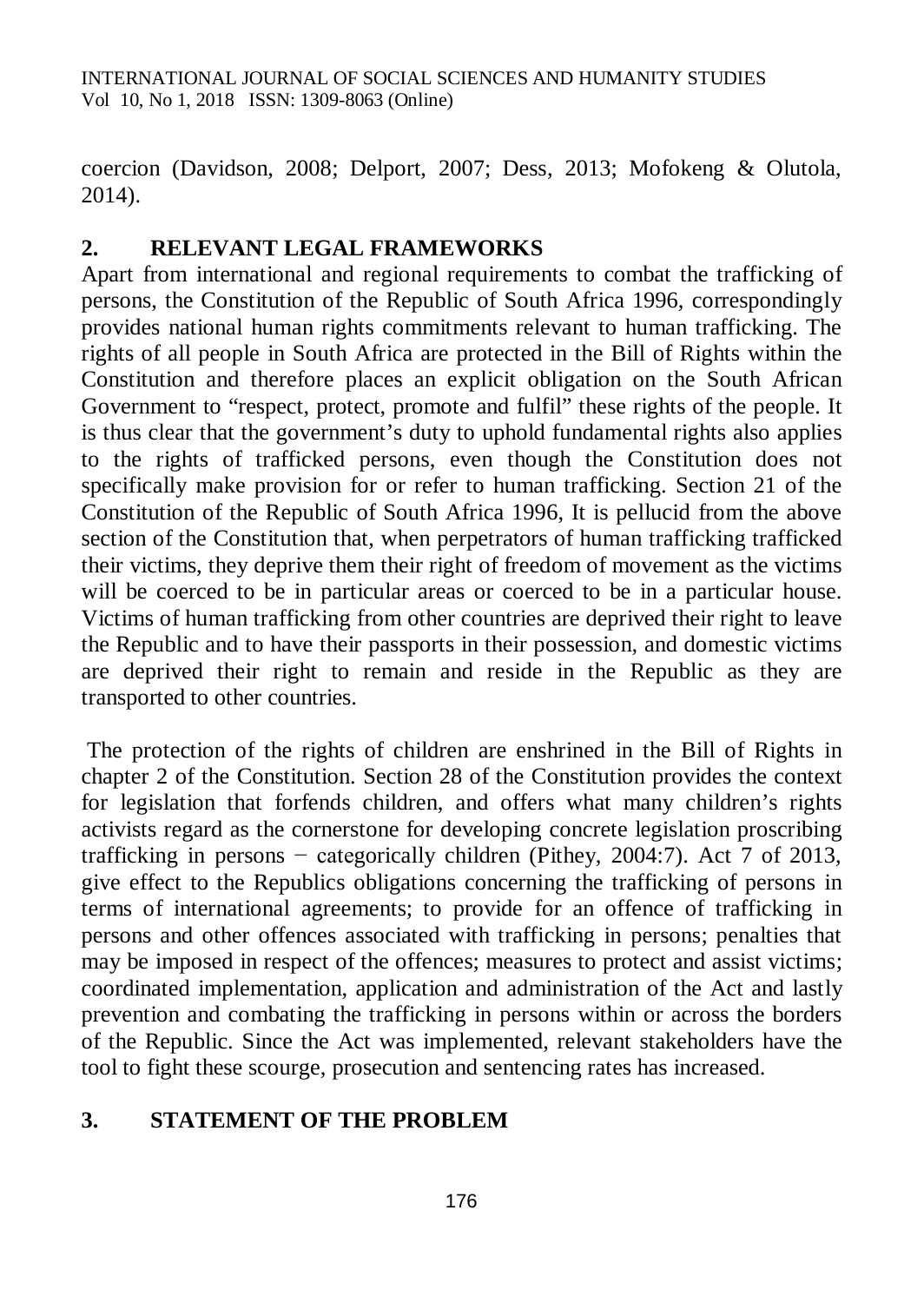Kempen (2016:33) points out that human trafficking is a big issue worldwide. Despite increased media coverage regarding the prevalence of trafficking in humans and the means and methods used by organised criminal groups, the evidence base remains underdeveloped. The glaring knowledge gaps confronting the policy makers as well as law enforcement agencies, amongst others, are the lack of empirical studies and research into the extent of the challenge. The victims of human trafficking not given necessary support by the relevant stakeholders involved. South Africa still does not have adequate interpreters in terms of accommodating the victims of human trafficking who don't understand English and other South African official languages.This article therefore, attempts to explain the extent of the problem as well as the modus operandi (MO) of perpetrators in human trafficking in three selected areas of Gauteng Province*.*

# **4. RESEARCH METHODS**

## **4.1 Nature of research**

For the purpose of this study, a qualitative research approach was used in order to properly research the *MO* of perpetrators in combating human trafficking three selected areas of Gauteng Province. The researchers decided on a qualitative approach because they wished to obtain practical answers to the problem, as well as the explanations provided by participants who are practitioners in the field (Creswell, 2009:30). Atieno (2009:85) explains that a qualitative research is good at simplifying and managing data without destroying complexity and context. Qualitative methods are highly appropriate for questions where preemptive reduction of the data will prevent discovery. Qualitative research is a proper response to some, but not all, research needs. Qualitative research is more humanistic, moral/ethical, worthy, feminist, radical, or admirable. The interviews were from more than one person, because the goal was to identify differences and similarities across participants in a sample. In-depth interviews were used by the researchers, and the reason being that in-depth interviews are conducted with unique individuals or a small number of people (Creswell, 2014:15).

## **4.2 Population and sampling**

The target population is the population to which the researcher ideally would like to generalise his or her results (Welman, Kruger & Mitchell, 2005:122). White (2005:113) defines population as all possible elements that can be included in the research. The ideal population of this study consisted of officials from DPCI unit, which deal with human trafficking, four officials were interviewed and their ranks were Lt Colonel, Warrant Officer and Captain, all of them were males in terms of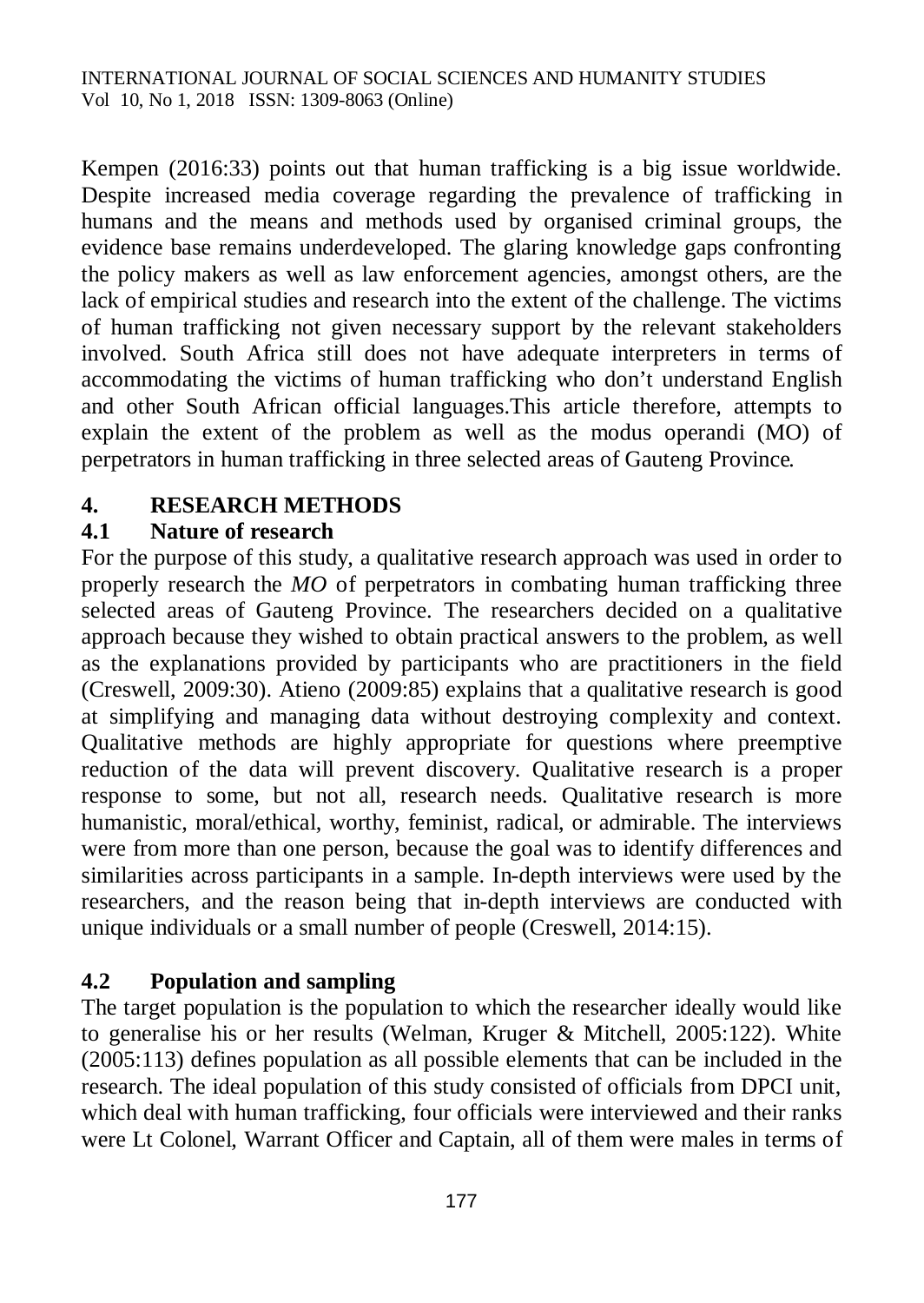gender, and three of them had between 24 and 34 years of experience. From the SAPS sampling, 24 participants in total were interviewed from three selected areas of Gauteng Province, namely Pretoria, Springs and Kempton park, comprised of Constables, Sergeants, Warrant officers, and Captains. Of these, 8 were females and 16 males. Their experiences ranged between 10 years to 27 years. In terms of DSD, two officials interviewed from the Head Office in Pretoria. Both males, holding position of Deputy Director: Coordinator of the prevention combating of the trafficking in persons and Director: Social crime prevention. One (1) female from Gauteng Provincial Office, working as a Social Work Policy Developer (Trafficking in Persons Coordinator) also participated. From the DHA, five participants interviewed. Three females and two males. Of these participants, three held positions of Assistant Directors: Analysis, one was the Assistant Director: Immigration Service and the last one, Assistant Director: Tracing and Monitoring. Four of the participants from DHA had between 2 to 3 years of experience and, one had 28 years of experience. One survivor or victim of human trafficking also formed part of this study. She has been trafficked for 8 years between Western Cape to Gauteng Provinces.

Kumar (2014:229) highlights that a sample is the process of selecting a few from a bigger group as the basis for estimating or predicting the prevalence of an unknown piece of information, situation or outcome regarding the bigger group. This study followed a purposive sampling. The rationale behind the choice of a purposive sampling premised on the fact that the authors have knowledge of selected areas of this study including certain individuals from the organisations who took part in this study. Non-probability sampling was adopted, whereby a purposive sample was selected as the members of the population for focus group discussions **(**FGDs) and key informant interviews (KIIs) were chosen haphazardly. The criterion used for selection of the sample was based on the number of participant's years of service, which translate to experience and knowledge on the subject matter. Participants were White, Indians, and Africans speaking different languages; some were fluent in isiZulu, English and Sesotho, to be precise, and any language of understanding referring to selected residents of Gauteng Province. The authors are of the opinion that this study presents a significant contribution to the identification of victims of human trafficking and *MO* incidents in South Africa and subsequently, presents practical recommendations emanated from the findings, which could be used during the identification of this phenomenon in South Africa.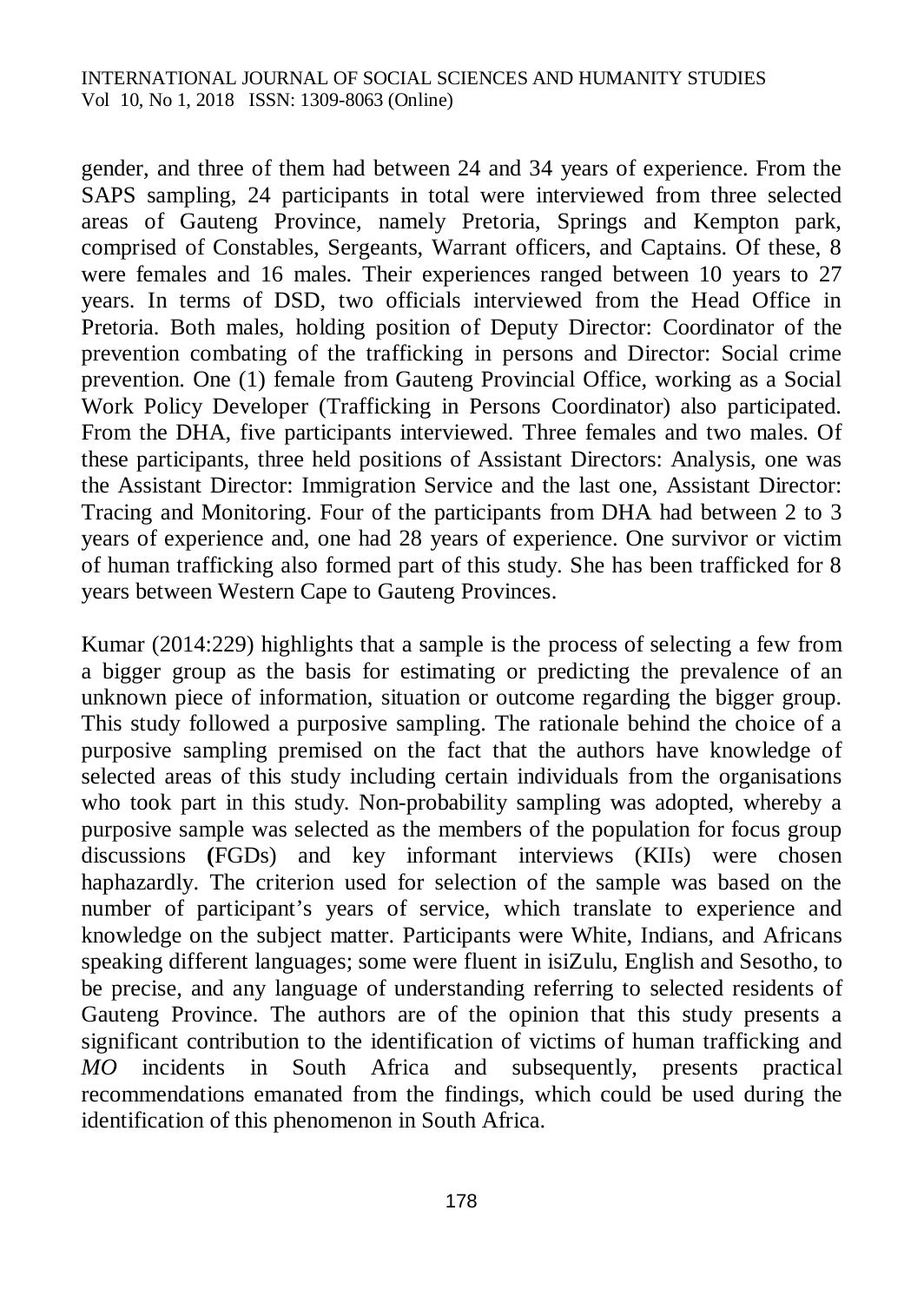#### **4.3 Data collection**

For the purpose of complementing data gathering method in addition to the literature study, focus group discussions (FGDs) and key informant interviews (KII) were conducted. Permission for data collection was approved by the SAPS Head office, DPCI, DSD head office and Gauteng provincial office, National Prosecuting Authority (NPA) and DHA. Gauteng and North West provinces. Data was collected by utilising unstructured interviews to identified FGDs and KII. The following SAPS police stations were visited around Gauteng: Pretoria central, Kempton Park and Springs. The phenomenological approach was used to understand the everyday experience of the participants. According to Creswell (1998:51-52) phenomenological studies describe the meaning of the life experience of a phenomenon by several individuals.

## **4.4 Data analysis**

De Vos et al. (2005:333) suggests that data analysis involves reducing the volume of raw information, sifting significance from trivia, identifying significant patterns, and constructing a framework for communicating the essence of what the data reveal. According to Welman and Kruger (2000) the analysis of information gathered by means of unstructured interviews is based on the interviewer's record. During this record-taking process, the interviewer took notes, with a view to writing a more detailed, and complete, report afterwards. Voice recorder was used when interviews were conducted, with the view to transcribing the information gathered at a later stage. The researcher then organised the data by categorising it on the basis of themes, concepts, or similar features. This is further argued by Leedy et al*.* (2005:150) who stated that data analysis takes place whenever theory and data are compared. Using ATLAS.ti, version 4.2 (ATLAS.ti, 1999) qualitative information were coded via a data-driven process using the risk and protective factors as preliminary categories. Following Braun and Clarke's (2013); Braun, Clarke and Rance (2014) as well as Braun, Clarke and Terry (2014) guidelines for thematic analysis, the transcript were read, re-read and coded into salient themes. These themes were then either collapsed into one another to form larger themes. Themes were labelled and defined. The organising of themes were further structured into a tabular format and categorised into broader global themes (Attride-String, 2001: 385-405). While this process was cyclical and requires multiple levels of re-reading and recording, the results were presented linearly for the purpose of clarity. After having collected data, the researcher compared and contrasts the information given and then interprets the data (Fink, 1995:43).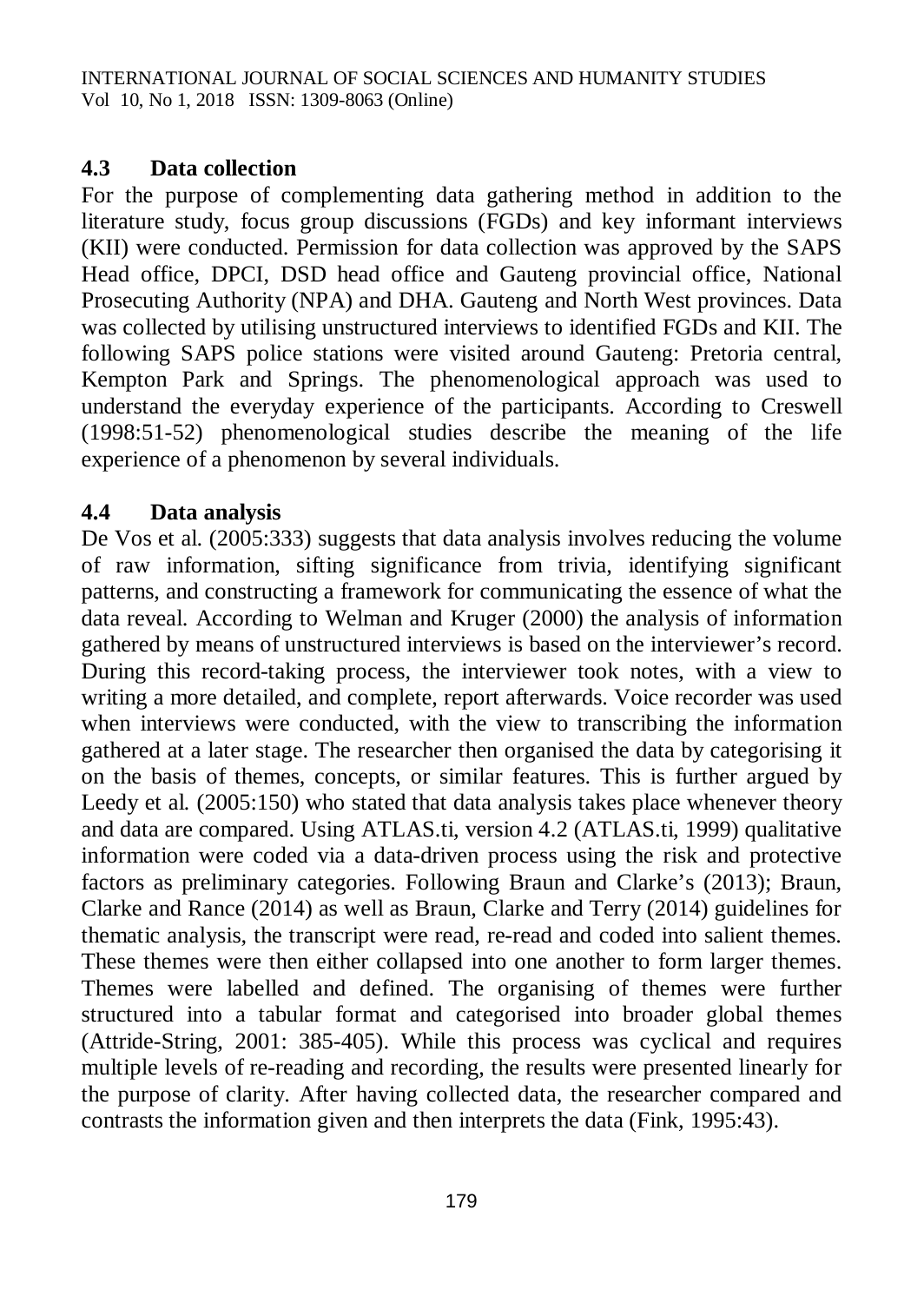All interviews were transcribed and then studied several times in conjunction with the corresponding non-verbal clues given by the participants. Field notes provided further guidance during the data-analysis process, supporting the process of dividing the data into identifiable themes. During the process, the results were verified continuously by means of audio and visual recordings of the interviews, which proved very helpful as a means of ensuring data quality. This also provided the opportunity to follow a process by which the different themes could be compared and relations between the different themes could be studied, so as to become aware of patterns that could be categorised. The interviews lasted between 30 and 45 minutes each and were audio-taped, then transcribed for data analysis. A summary of the main data categories and the sub-categories is presented in the form of themes. Two processes were followed to ensure effective data control. Firstly, all questions asked were written down and then studied several times. Secondly, data results were compared with existing literature, to identify similarities or discrepancies that might call for further research in future. In addition, field notes that were also written down provided further guidance during the data-analysis process, supporting the process of dividing the data into identifiable themes. Data analysis yielded five themes: (1) Insufficient knowledge and application of a clear strategy to combat human trafficking, (2) Lack of specialised courts to deal or finalise human trafficking cases, (3) Lack of capacity, resources and training to deal with human trafficking, (4) Limited awareness and information about the human trafficking scourge, (5) Lack of capacity and multidisciplinary unit within the DPCI.

## **4.4.1** *Modus operandi* **of perpetrators of human trafficking in three selected areas of Gauteng Province**

It should be noted that findings such as those given below were similar among all the selected participants, regardless of the study location. Examples of some of the remarks regarding their experiences in terms of dealing with cases of human trafficking were similar. The participants when asked about the *MO* of perpetrators of human trafficking in three selected areas of Gauteng province, expalined that social media is mostly used by perpetraotrs to lure the victims. They emphasised that the perpetrators use the media to advise fake jobs, scholarships, modelling opportunities and employment opportunities. These are some of the responses from the participants (related verbatim):

"*In human trafficking there is full deception or partial deception. Modus operandi of perpetrators of human trafficking is deception. Debt bondage is*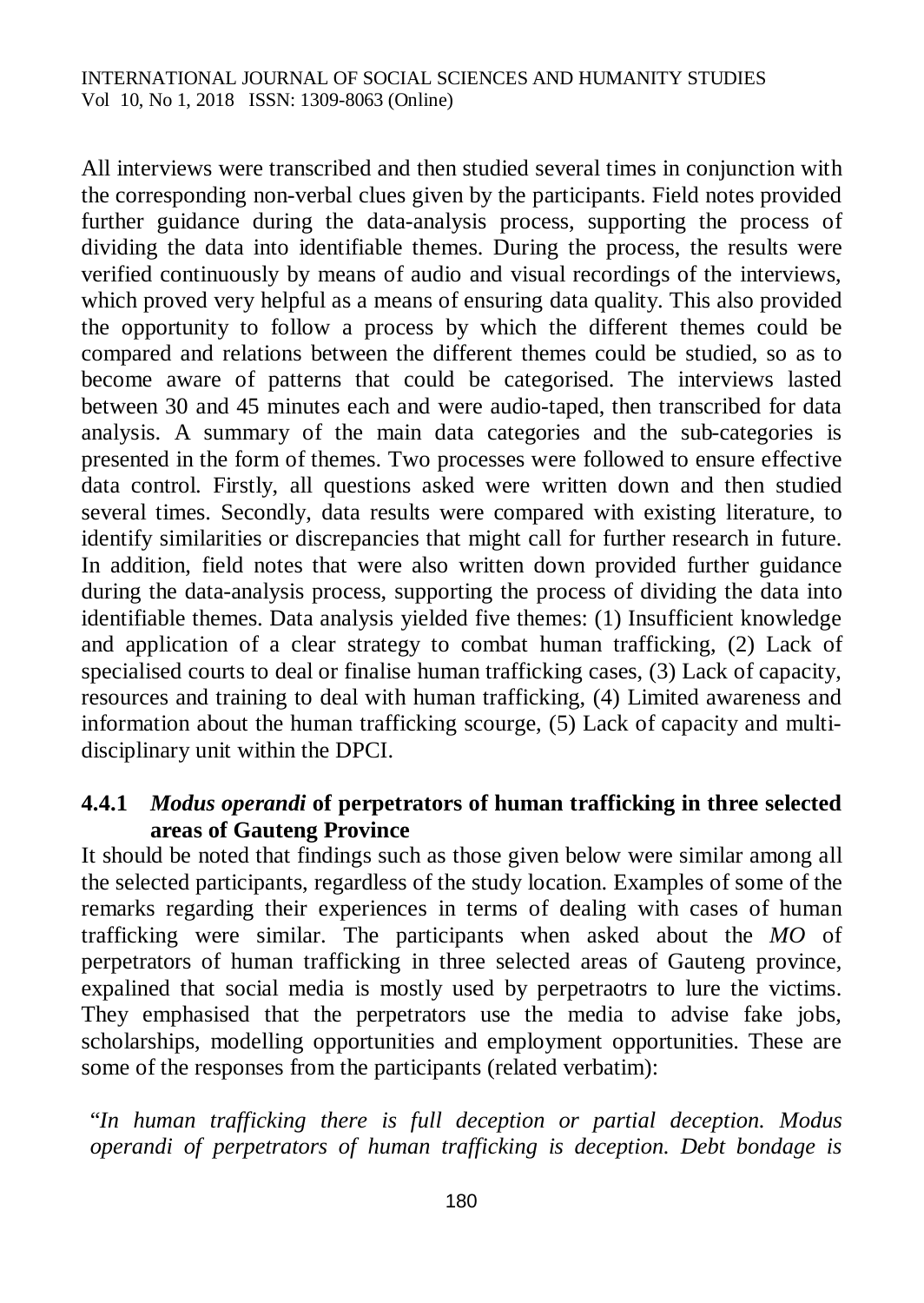*involved. Social media is another MO used by perpetrators of human trafficking"* (FGDs-10:2:10)*.*

*"Most of the victims of human trafficking are being promised jobs at massage parlous, spar, and they get to such its brothel. Advertise fake jobs on social media, newspapers and internet. Fake advertisement on social media"* (KII-10:4:12)*.*

*"They advertise on magazine the jobs and opportunities, and they advertise in the media. Stakeholders does not conduct awareness on social media although the traffickers recruit from the media"* (FGDs-11:3:12).

*"Job offer with an attrcative salary/package. Glamorous life style abroad. Modelling/ scholarship abroad( Work while you study). We are dealing with traffickers here and they are glued up, if close one tap the other one opens. Modus operandi is very complicated of human traffickers"* (FGDs-03:18:15).

#### **4.4.2 Based on your experience, explain what are the strategies in place to combat Human Trafficking in your organisation**

The participants clearly indicated that the strategy used to combat human trafficking is awareness campaigns especially the DPCI, DHA and DSD. However, the participants from the SAPS highlighted that they deal with crimes like kidnapping, rape, drugs and murder. The following were some of their responses quoted verbatim, and no corrections of their language were made:

*"Human trafficking is very complex crime and DPCI has its investigating team dealing with human trafficking. The main strategy is awareness campaigns at the farms, shopping malls during the week, shopping complex and road shows, and the legislation, before there was no Act dealing with human trafficking, in 2015 the president signed into law the Act 7 of 2013"* (KII-10:1:07)*.* 

*"We (DHA) conduct disruptive operations, where we target certain areas where we feel human trafficking is taking place. We conduct also awareness campaigns at the Bus stops, distribute pamphlets, visit refuge areas, we do go to the borders gates. We also have the hotlines which is open to the public. The hotline focuses on human trafficking and smuggling"* (KII-8:2:1).

*"Our role is prevention, care and support to the victims of human trafficking as social development. Strategies will be provision of shelters we give to victims and*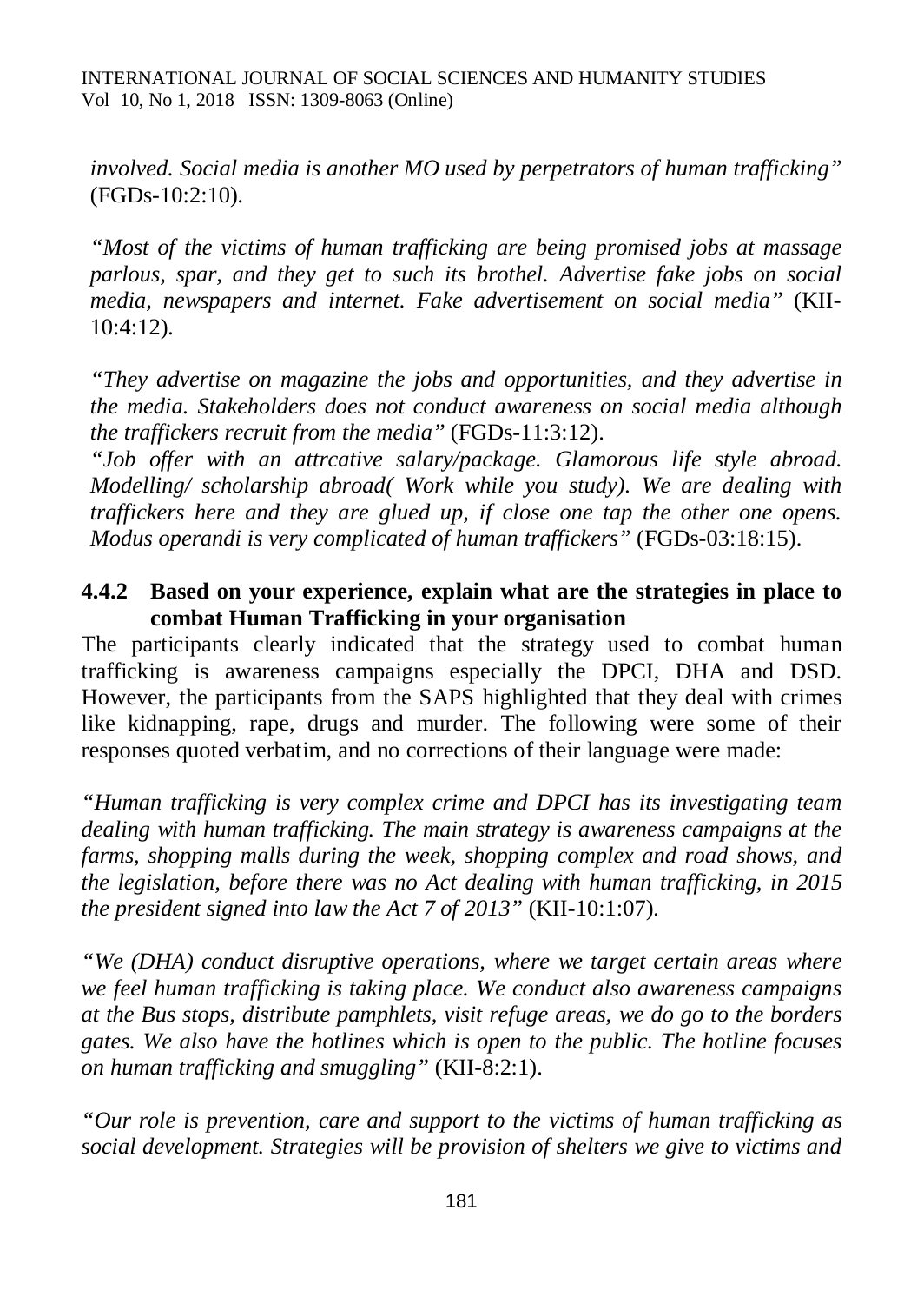*everyone is expected in prevention to create awareness, I think you have noticed that awareness is a challenge in our country so we are expected by the legislation to do awareness"* (KII-7:3:2)*.*

*"The Department of Social Development has been continuously conducting Training & Capacity building throughout the Gauteng province to various stakeholders i.e professional DSD staff, Non-governmental organisations (NGOs) sectors, faith based organisations, civil society organisations, the SAPS & Johannesburg Metropolitan Police Department (JMPD) members, medical practitioners. Furthermore, the trainings are conducted intergratively with other key role players in the field of TIP. The trainings are aimed at empowering service providers with the relevant tools of trade (knowledge, resources) so that they are able to raise awareness appropriately within the communities they serve. This also serves as part of prevention, awareness and education. The department has on a continuous basis engaged in media interviews/awareness regarding TIP (radio, television) as part of prevention and awareness. TIP Week commemoration month October is dedicated to raising awareness and throughout the year regional offices and NGOs are engaged in activities that are aimed at prevention, education, awareness. The department has dedicated special funding to TIP accredited shelters that accommodate victims of trafficking and renders programmes aimed at restoration and healing i.e toiletries, psychological services, medical needs, clothing, repatriation. The department is also an active member of the Gauteng Provincial TIP Structures namely Rapid Response Task Team and Gauteng Ant TIP Task Team"* (FGDs-03:18:1).

When asked whether these strategies have impact in combating human trafficking, these were their views:

*"Yes, they are effective although we are not doing the impact level, because prior 2015 were not having the Act, we used to rely on statutory and common laws. In Joburg there was a Nigerian who was sentenced to 20 years, Eastern Cape there was life sentence because of the Act trafficking in Persons* (KII-10:1:08*).*

*"Legislation has helped a lot, now people can be punished according to crimes that they have committed. Majority of people are still not aware of human trafficking, they don't know if it's a crime (KII-10:1:06).*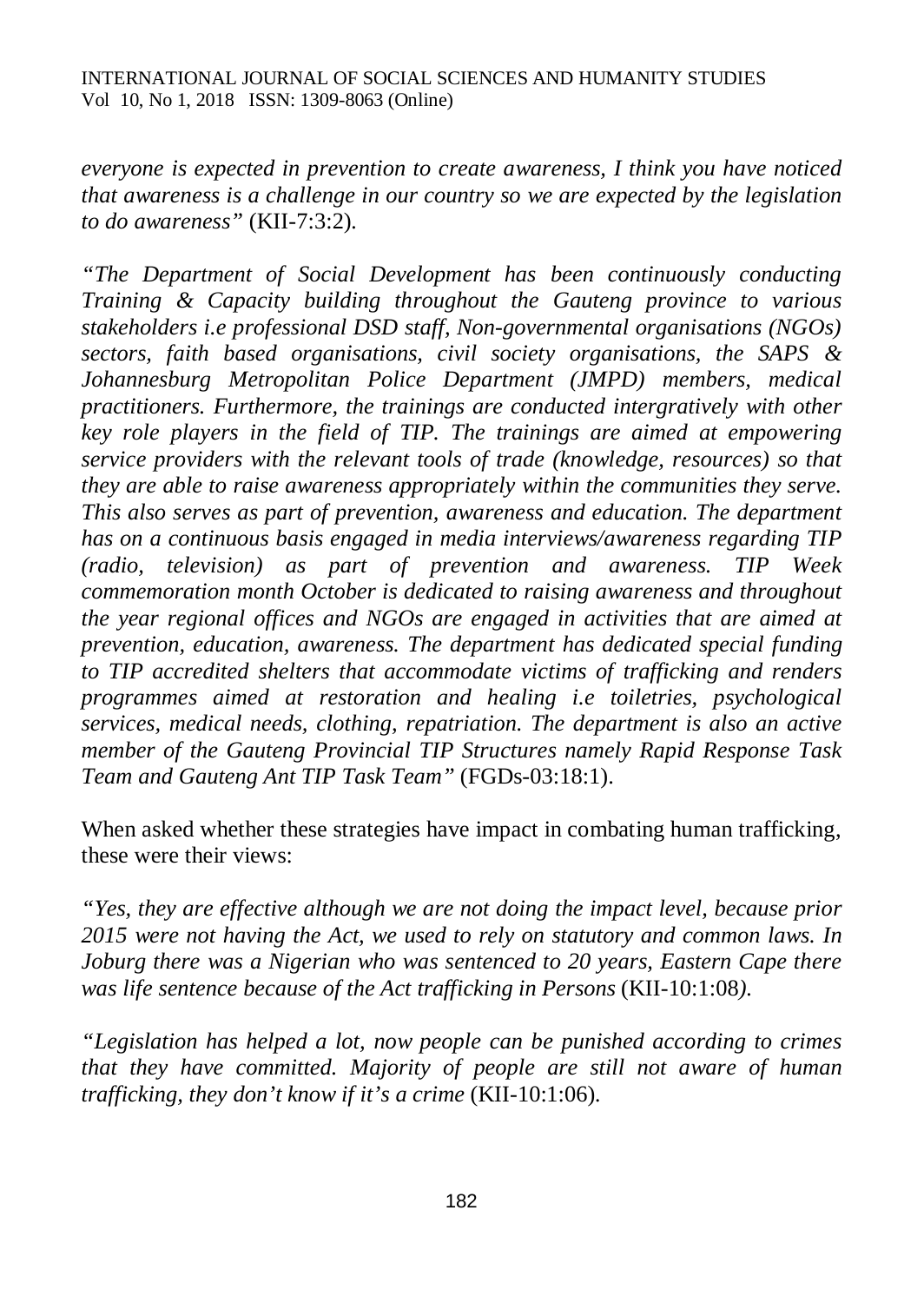*"Those strategies are working although I can't say its effective, this crime is still new to them so they are still crippling to combat it* (KII-8:2:2).

*"Surely, they do work the strategies, we are complementing the services of other departments (*KII-7:3:3)*.*

*"The strategies have an impact but this can only depend on the officials carrying out their duties effectively and efficiently. The trainings conducted have a huge impact in that more service providers have included TIP as part of their programme and are rendering the service i.e door-to-door, school visits, etc. They now collaborate with each other in the fight against TIP. Outreach campaigns serve as a platform in enlightening communities to be on the lookout for recruiters. People are now aware that it is possible for one human being to sell another for sole purpose of exploitation. Communities are encouraged to come forward and even report suspicious activities. This platform allows reporting without judging"* (FGDs-03:18:2).

#### **5. MANAGEMENT AND POLICY IMPLICATIONS**

Expertise about techniques to detect traffickers, identify and care for their victims and prosecute traffickers is yet to be realised in South Africa. Reports of the arrest and conviction of traffickers are frequent yet not from the CJS. The implications based on the findings on human trafficking in South Africa are compelling and require concerted effort from all relevant stakeholders within the CJS. Though the SAPS due to competing priorities, has not yet codify this crime for consumption by the public, it is essential that the official statistics made known to the public. Comparing the number of prosecutions with the number of identified victims would highlight the extent of the problem. The release of official statistics, though argued as unreliable, would nevertheless, provide as an awareness regarding the *MO* utilised by perpetrators, reported/detected cases in relation to conviction rate to the prospective victims and the public. This would assist all role-players, to develop minimum standards concerning the response of CJS to trafficking cases as well as improved services to the victims. From the physical abuse and torture of victims to the psychological and emotional trauma, to the economic and political implications of unabated crime, the impact on individuals and society is clearly destructive and unacceptable.

A lack of role clarity from the relevant role-players related to servicing victims, and uncertainty regarding what measures work and what do not have contributed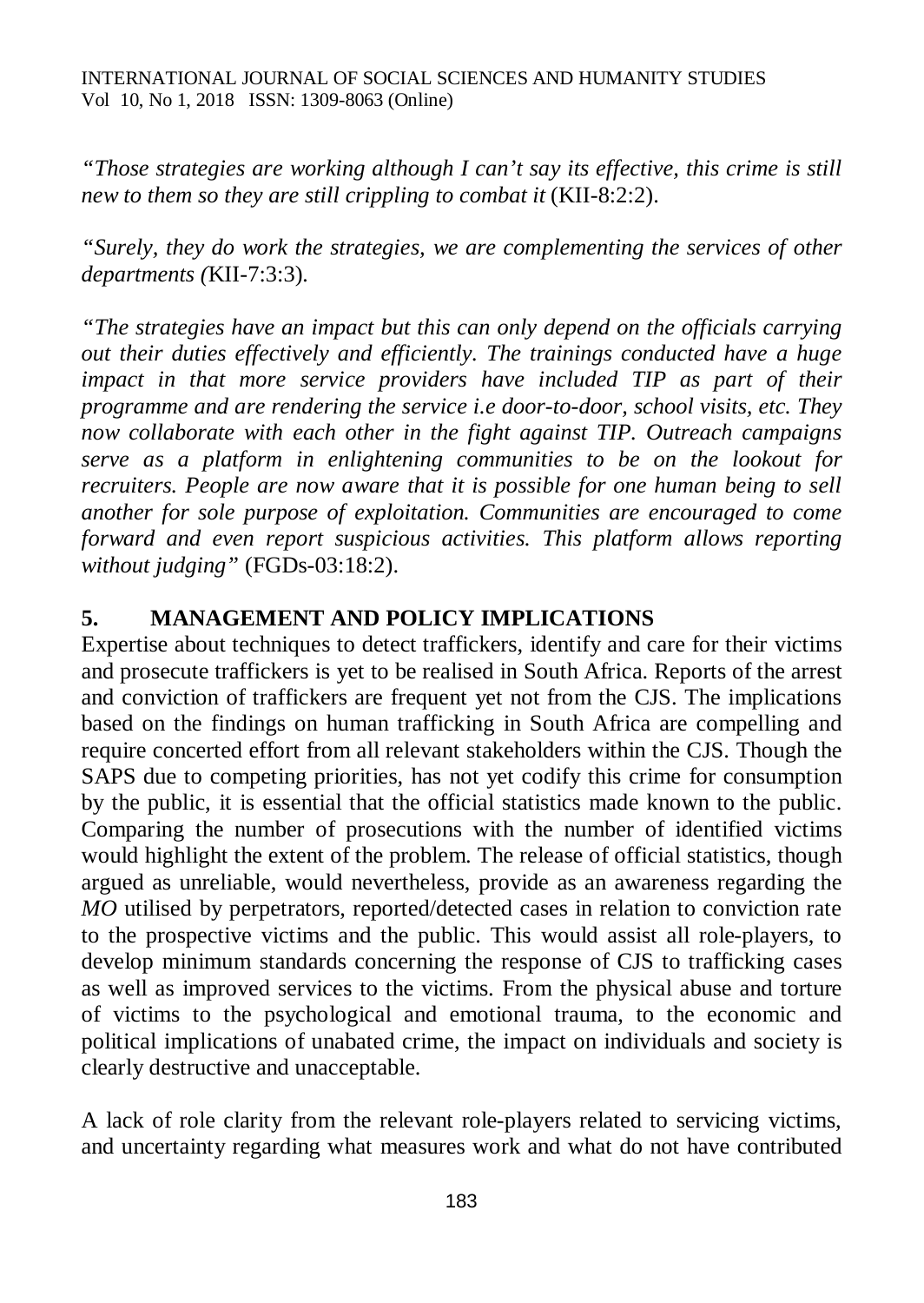to a lack of systematic and consistent implementation, and sustainable action. Each calls for different dynamics in policy and programme planning. A focus on vulnerability will enhance the human rights component of trafficking prevention policies. An improved cohesion between relevant role-players, would go a long way to align the day-to-day tactics into a long a long term anti-trafficking strategies and national responses, sharing from their own experiences and identifying elements that constitute best practices. A multi-disciplinary unit within the DPCI is a necessity, which should include amongst others; officials from the DSD, the SAPS, NPA, DHA, as well as the Department of International Relations (DIR). This collaboration enable the unit to be effective in reducing the everincreasing phenomenon of human trafficking in three selected areas of Gauteng Province.

The *MO* involved during the trafficking victims can be difficult for third parties to understand, while victims can find it difficult to comprehend what has happened to them, or to discuss it with or explain it to others. Victims may appear to those around them, even support persons, to be uncooperative, irritable, hostile, aggressive or ungrateful. The stigma attached to the victims has a significant and ongoing impact on their lives, including in the trauma experienced as well as the possibility of physical rejection by family and/or community. The long-term consequences of human trafficking for victims are complex and depend on many factors, with no guarantee of recovery. Re-victimisation is often a further consequence of the experience.

## **6. EMERGING THEMES AND RECOMMENDATIONS**

## **6.1. Theme 1: Insufficient knowledge and application of a clear strategy to combat human trafficking**

## **6.1.1 Recommendation and strategy to improve theme 1**

This study recommends that intelligence led approach be used as a strategy to combat human trafficking in three selected areas of Gauteng province. Intelligence led approach can be used successfully and effectively together with other models of policing, and human trafficking can be controlled and combated. The relevant stakeholders should when using intelligence led approach, they should work closely with the National intelligence agency.

## **6.2. Theme 2: Lack of specialised courts to deal or finalise human trafficking cases**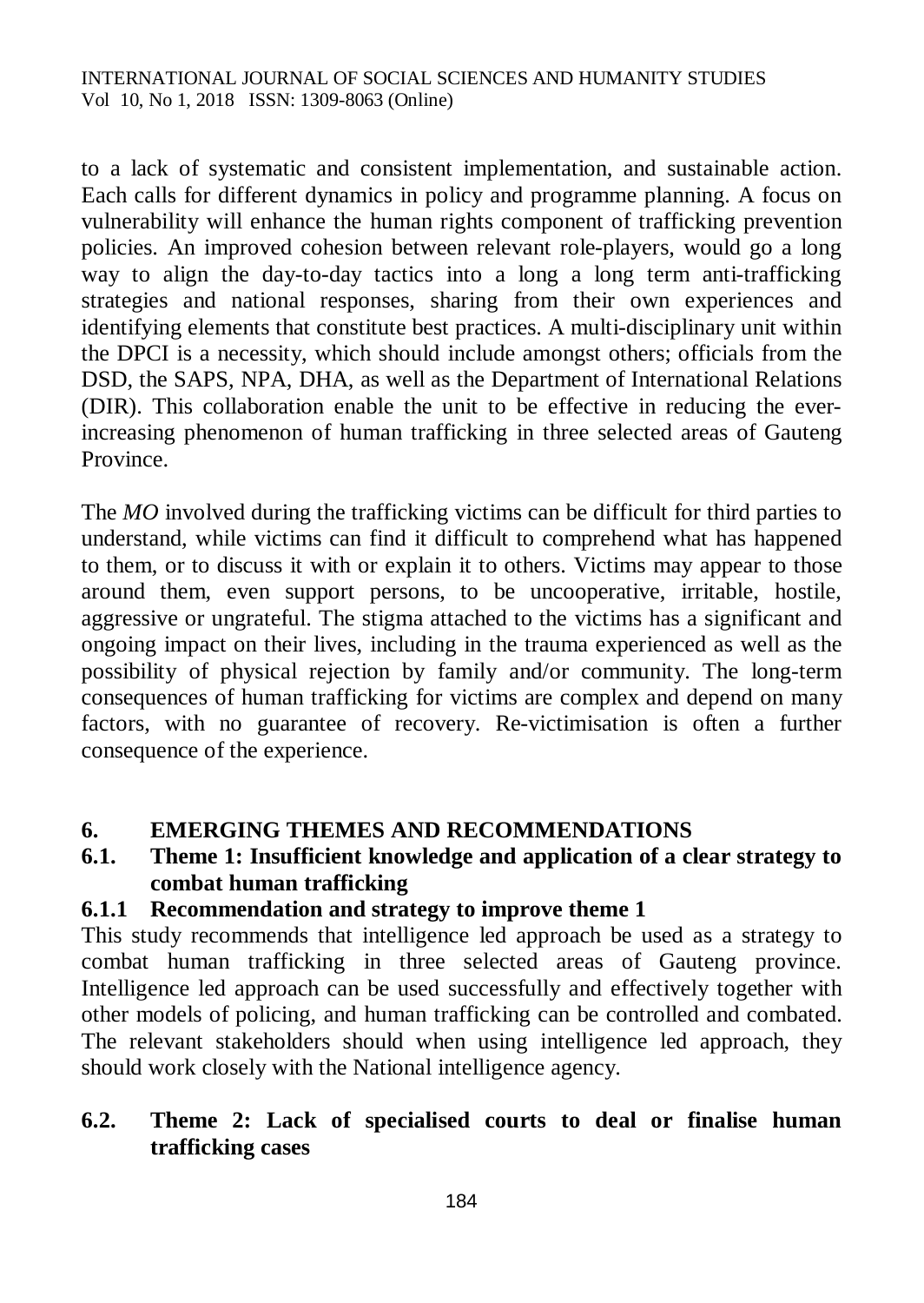## **6.2.1 Recommendation and strategy to improve theme 2**

Human trafficking is a very complex and hidden crime which needs undivided attention of those responsible to combat it. A specialised courts dealing with human trafficking should be established within Gauteng Province and other provinces of South Africa. Human trafficking cases be a priority like other contact crimes for the policy makers as victims of this scourge should not wait months before their cases presented before the courts.

## **6.3 Theme 3: Lack of capacity, resources and training to deal with human trafficking**

## **6.3.1 Recommendation and strategy to improve theme 3**

It is essential that more resource allocation provided to the DHA, DSD, SAPS and DPCI to adequately, respond to human trafficking. The authors further, recommend the upskilling of officials with up-to-date training on regularly basis. During data collection, the DSD and the SAPS members especially the visible policing members highlighted that it was difficult for them to differentiate between the victims of human trafficking and those doing prostitution. At the regional and provincial levels, numerous training materials and reference guidelines, be circulated published to inform and train a wide range of roleplayers about what they can do in response to trafficking. The materials are should be translated into official languages, coordinated from the Head Office for the purposes of consistency in the contents.

## **6.4 Theme 4: Limited awareness and information about the human trafficking scourge**

## **6.4.1 Recommendation and strategy to improve theme 4**

It was clear during the data collection that all the stakeholders dealing with human trafficking use awareness as the main strategy to fight and combat human trafficking. The study recommends that all the relevant stakeholders should ensure that awareness is done in the areas where there are lot of potential victims of human trafficking. The authors based on the findings, further recommend that the relevant stakeholders utilise social media platforms in terms of raising awareness. Human traffickers use different social media platforms to lure and recruit their potential victims.

## **6.5 Theme 5: Lack of capacity and multi-disciplinary unit within the DPCI**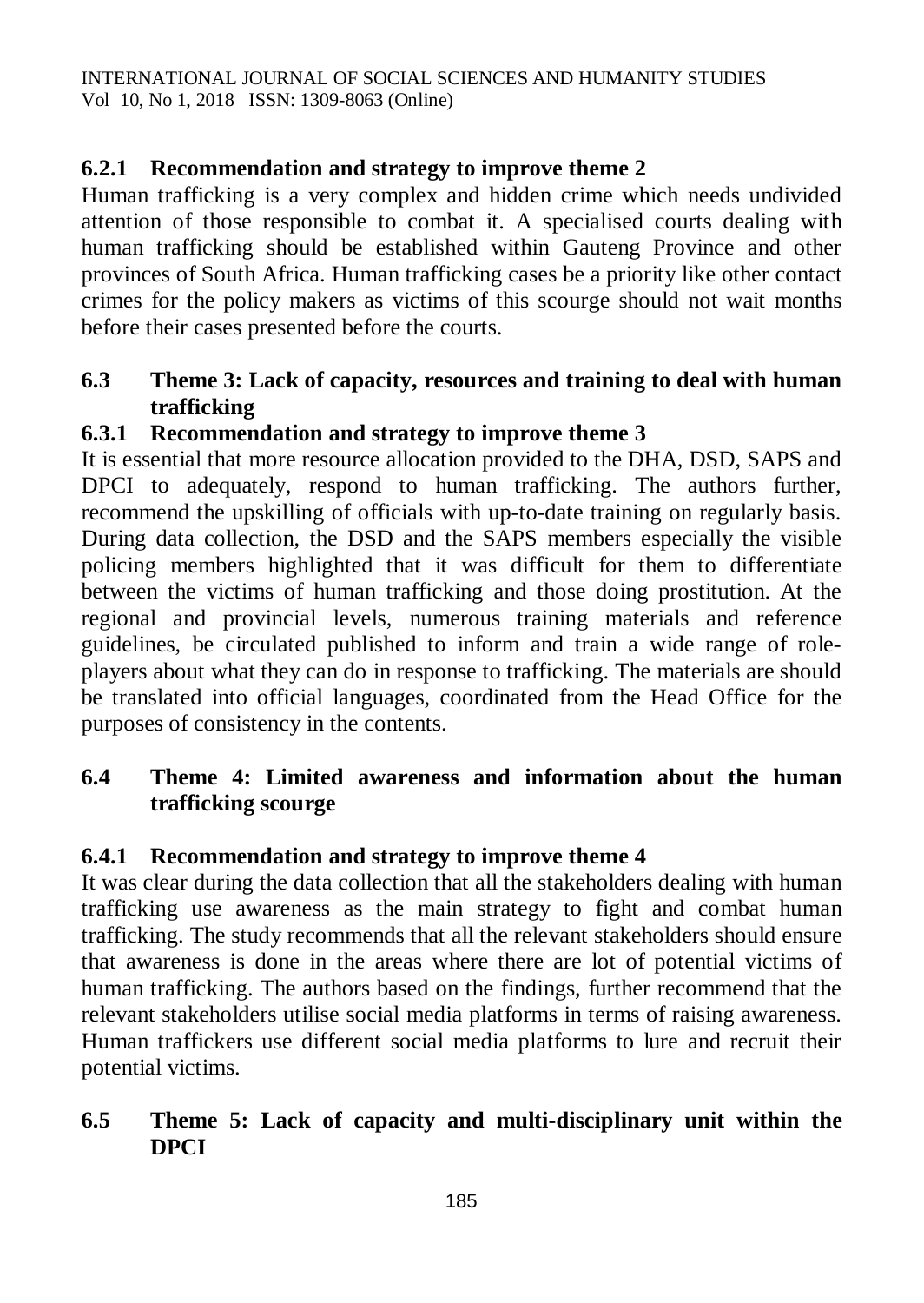#### **6.5.1 Recommendation and strategy to improve theme 5**

It is recommended that the available unit within DPCI dealing with human trafficking should be carpacited and be multi-disciplinary. The unit should be carpacited, expanded, and be given more budget and human resource. The members from DHA, DSD, NPA, communication department, international relations department and National intelligence agency should be incorporated under this unit and human trafficking should only be their primary function.

## **6.6 Theme 6: Scourge of corruption and bribery on DHA officials, SAPS members, and social development officials.**

## **6.6.1 Recommendation and strategy to improve theme 6**

To eliminate corruption caused by human traffickers on the government officials, the authors therefore, recommend that the officials appointed at the national and provincial levels or departments, subjected to constant security clearances. Transfer of officials to other environments not dealing with victims implemented as some of the measures imposed on those found to be vulnerable to corruption.

#### **7. CONCLUSION**

The findings of this study indicated that the *MO* of perpetrators of human trafficking differs based on different locations. The participants highlighted that the perpetrators of human trafficking use social media platforms to lure their potential victims. The participants also highlighted that the potential victims are between the age of 14 to 28 years from within South Africa and 22 to 31 years from outside South Africa. Based on the findings, it emerged that the majority of perpetrators were mostly Nigerians, Somalians, Chinese followed by South Africans.

#### **LIST OF REFERENCES**

Atieno, O. P. (2009). An analysis of the strengths and limitation of qualitative and quantitative research paradigms. Volume 13.

Attride-Stirling, J. (2001). "Thematic networks: An analytic tool for qualitative research", Qualitative *Research*, No. 1, pp.385-405.

Braun, V. & Clarke, V. (2013). *Successful qualitative research: A practical guide for beginners*. London: Sage.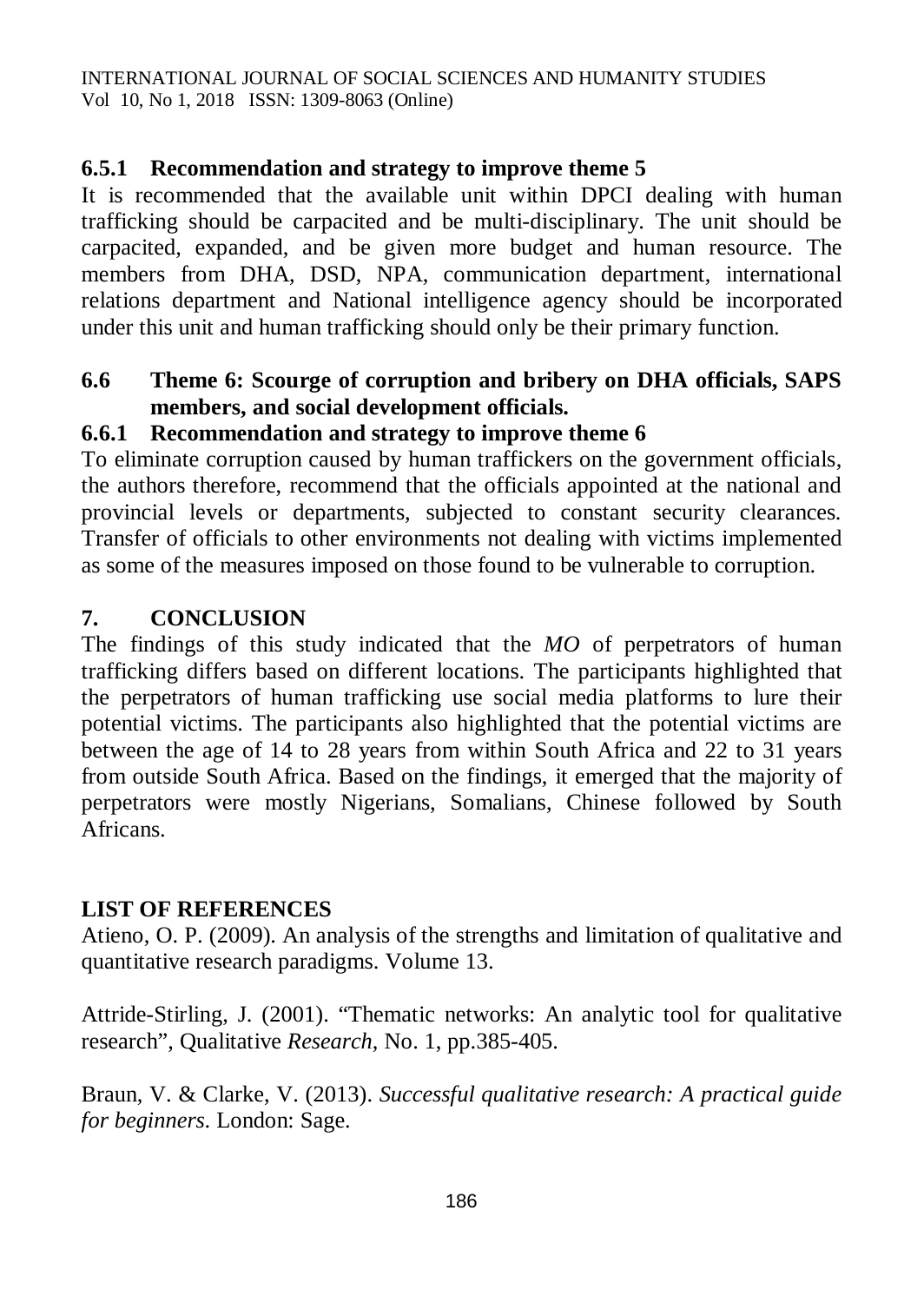Braun, V., Clarke, V., & Rance, N. (2014). How to use thematic analysis with interview data (process research). In A. Vossler & N. Moller (Eds.), *The counselling & psychotherapy research handbook*. London: Sage.

Braun, V., Clarke, V., & Terry, G. (2014), Thematic analysis. In Rohleder, P. & A. Lyons (Eds.), *Qualitative research in clinical and health psychology*. Basingstoke: Palgrave MacMillan.

Cohen, L., Manion, L., & Morrison, K. (2007). *Research methods in education*.  $6<sup>th</sup>$  ed. London, UK: Routledge.

Cohen, L., Manion, L., & Morrison, K. (2011). *Research methods in education*. 7<sup>th</sup> ed. Abingdon, Oxon, NY: Routledge.

Creswell, J.W. (2014). *Research design*. 4<sup>th</sup> edition. London : SAGE.

Cucumanova, V. (2010). *South Africa at the Crossroads of Human Trafficking: War-Pushed and Hope-Driven.* A research paper. Southern African Bishops' conference: Parliamentary Liaison Office.

Davidson, J.O. (2008). Trafficking, modern slavery and the human security agenda. *Human Security Journal,* 6, 8-15.

Delport, E. (2007). *Human Trafficking in South Africa: Root Causes and Recommendations*. Paris: UNESCO Policy paper 145 (E).

Dess, M. (2013). Walking the Freedom Trail: An Analysis of the Massachusetts Human Trafficking Statute and Its Potential to Combat Child Sex Trafficking. *Boston College Journal of Law & Social Justice,* 33, 147-182*.*

De Vos, A.S., Strydom, H., Fouché, C.B. & Delport, C.S.L. (2011). *Research at Grass Roots, for the social science and human service professions*. Van Schaik: Pretoria.

Fink, A. (1995). *How to ask survey questions.* Sage Publications: Thousand Oaks.

Focus Group Discussions *(GP SAPS STUs).* 2017. Interview. Kempton Park (GP). (Notes in possession of researcher).